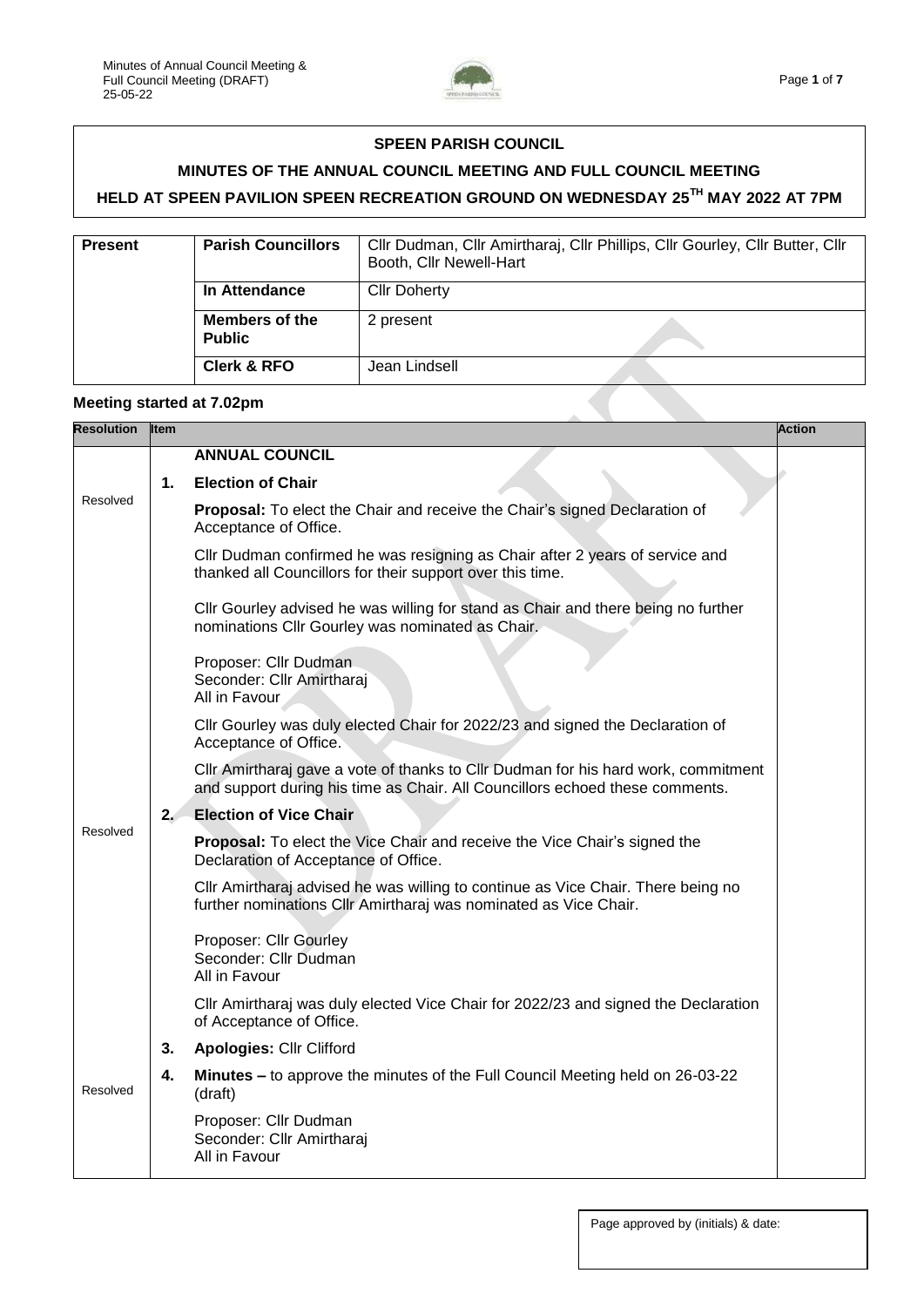

|          | 5.                                                                                                                                            | <b>Co-Option of New Councillors</b>                                                                                                                                                            |  |
|----------|-----------------------------------------------------------------------------------------------------------------------------------------------|------------------------------------------------------------------------------------------------------------------------------------------------------------------------------------------------|--|
| Resolved | 5.1<br><b>Proposal:</b> To co-opt new Councillor and for new Councillor to sign Acceptance of<br>Office and Register of Councillors Interests |                                                                                                                                                                                                |  |
|          |                                                                                                                                               | Cllr Gourley welcomed Ian Wilson to the meeting.                                                                                                                                               |  |
|          |                                                                                                                                               | Proposer: Cllr Gourley<br>Seconder: Cllr Dudman<br>All in Favour                                                                                                                               |  |
|          |                                                                                                                                               | CIIr Wilson signed the Declaration of Acceptance and Register of Councillors<br>Interests.                                                                                                     |  |
| Resolved |                                                                                                                                               | 5.2 Proposal: To co-opt new Councillor and for new Councillor to sign Acceptance of<br>Office and Register of Councillors Interests                                                            |  |
|          |                                                                                                                                               | Cllr Gourley welcomed Clive Hunt to the meeting.                                                                                                                                               |  |
|          |                                                                                                                                               | Proposer: Cllr Gourley<br>Seconder: Cllr Amirtharaj<br>All in Favour                                                                                                                           |  |
|          |                                                                                                                                               | Cllr Hunt signed the Declaration of Acceptance of Office and Register of Councillor<br>Interests.                                                                                              |  |
|          | 6.                                                                                                                                            | Declaration of Interests: None declared                                                                                                                                                        |  |
|          | 7.                                                                                                                                            | <b>Chair Opening Remarks</b>                                                                                                                                                                   |  |
|          |                                                                                                                                               | Cllr Gourley thanked all members of the Council for his election as Chair and<br>welcomed the new Councillors.                                                                                 |  |
|          | 8.                                                                                                                                            | Open Session: No members of the public present                                                                                                                                                 |  |
|          | 9.                                                                                                                                            | <b>Finance Committee</b>                                                                                                                                                                       |  |
| Resolved | 9.1                                                                                                                                           | <b>Proposal:</b> To appoint Councillors to Finance Committee for 2022/23                                                                                                                       |  |
|          |                                                                                                                                               | CIIr Gourley asked if current members of the Finance Committee were willing to<br>stand for the next year and if there were any new nominations.                                               |  |
|          |                                                                                                                                               | The Clerk advised Cllr Clifford wished to remain on the Committee.                                                                                                                             |  |
|          |                                                                                                                                               | Cllr Hunt advised he would be willing to join the Committee.                                                                                                                                   |  |
|          |                                                                                                                                               | The Clerk advised membership of the Committee was five Councillors and there<br>were 6 nominations.                                                                                            |  |
|          |                                                                                                                                               | Cllr Newell-Hart advised he would stand down.                                                                                                                                                  |  |
|          |                                                                                                                                               | Proposer: Cllr Dudman<br>Seconder: Cllr Newell-Hart<br>Abstention: 1<br>In Favour: 8                                                                                                           |  |
|          |                                                                                                                                               | CIIr Amirtharaj, CIIr Dudman, CIIr Gourley, CIIr Clifford and CIIr Hunt were duly<br>appointed as members of the Finance Committee for 2022/23                                                 |  |
| Resolved |                                                                                                                                               | 9.2 Proposal: To agree to a review of the Finance Committee Terms of Reference to<br>be carried out by the Finance Committee and presented to Full Council for approval<br>at the next meeting |  |
|          |                                                                                                                                               | Proposer: Cllr Gourley<br>Seconder: Cllr Amirtharaj<br>All in Favour                                                                                                                           |  |
|          |                                                                                                                                               | 10. Planning & Highways Committee                                                                                                                                                              |  |
|          |                                                                                                                                               | 10.1 Proposal: To appoint Councillors to Planning & Highways Committee for 2022/23                                                                                                             |  |
| Resolved |                                                                                                                                               | CIIr Gourley asked if current members of the Planning & Highways Committee were                                                                                                                |  |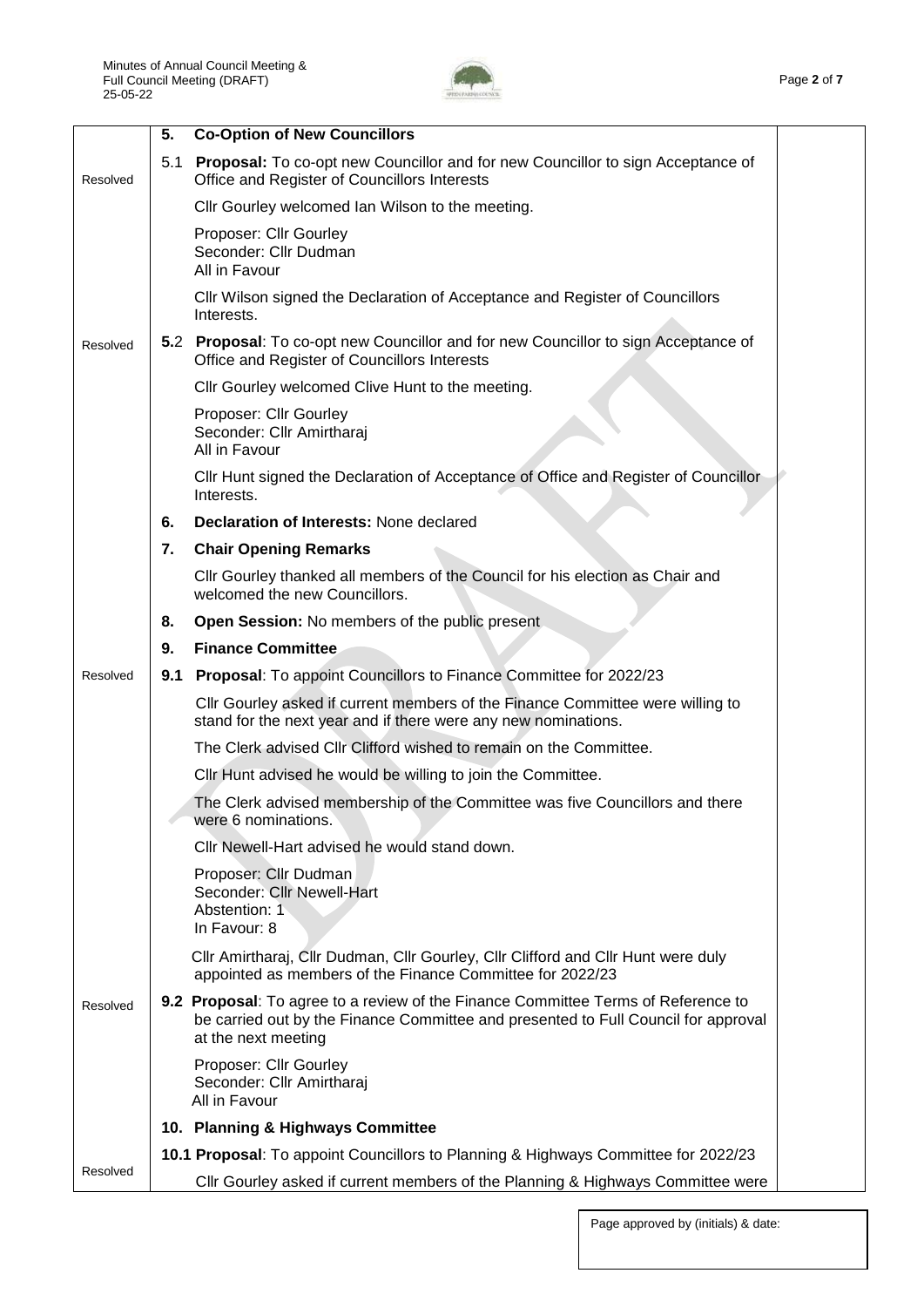

|          | willing to stand for the next year and if there were any new nominations.                                                                                                                                                                                                                   |                     |
|----------|---------------------------------------------------------------------------------------------------------------------------------------------------------------------------------------------------------------------------------------------------------------------------------------------|---------------------|
|          | CIIr Wilson advised he would be willing to join the Committee.                                                                                                                                                                                                                              |                     |
|          | The Clerk advised although current membership of the Committee was five<br>Councillors and there were six nominations it would be acceptable to increase the<br>membership.                                                                                                                 |                     |
|          | Proposer: Cllr Dudman<br>Seconder: Cllr Butter<br>Abstention: 1<br>All in Favour: 8                                                                                                                                                                                                         |                     |
|          | Cllr Booth, Cllr Newell-Hart, Cllr Dudman, Cllr Gourley, Cllr Butter and Cllr Wilson<br>were duly appointed as members of the Planning & Highways Committee for<br>2022/23.                                                                                                                 |                     |
|          | CIIr Doherty advised WBC would shortly be re-introducing Planning training and<br>recommended attendance for new Councillors.                                                                                                                                                               |                     |
|          | Cllr Doherty to advise Clerk when dates agreed.                                                                                                                                                                                                                                             | <b>Cllr Doherty</b> |
|          | 10.2 Proposal: To delegate powers to Planning & Highways Committee for 2022/23 in<br>accordance with Planning & Highways Committee Terms of Reference approved by<br>Full Council on 04-07-20 (amended as below)                                                                            |                     |
|          | The Clerk suggested having reviewed the Committee ToR these should be<br>reviewed and updated accordingly and requested if Council was in agreement the<br>Chair amend the proposal.                                                                                                        |                     |
|          | All Councillors agreed and Cllr Gourley re-stated the proposal as follows:                                                                                                                                                                                                                  |                     |
| Resolved | <b>Proposal:</b> To agree to a review of the Planning & Highways Committee Terms of<br>Reference to be carried out by the Planning & Highways Committee and presented<br>to Full Council for approval at the next meeting                                                                   |                     |
|          | Proposer: Cllr Gourley<br>Seconder: Cllr Dudman<br>All in Favour                                                                                                                                                                                                                            |                     |
|          | 11. Standing Orders & Policies                                                                                                                                                                                                                                                              |                     |
|          | Proposal: To adopt the following documents for the 2022/23 term:                                                                                                                                                                                                                            |                     |
| Resolved | <b>Standing Orders</b>                                                                                                                                                                                                                                                                      |                     |
|          | <b>Financial Regulations</b>                                                                                                                                                                                                                                                                |                     |
|          | The Clerk advised changes were as follows as per the meeting notes:                                                                                                                                                                                                                         |                     |
|          | Standing Orders – the only changes made were to make the document gender<br>neutral which had been reviewed by the Finance Committee as their last meeting.                                                                                                                                 |                     |
|          | Financial Regulations - changes to make the document gender neutral had been<br>reviewed by the Finance Committee at their last meeting and as agreed by the<br>Committee further changes made to bring the document in line with SPC's Internal<br>Finance Controls Policy and Procedures. |                     |
|          | Proposer: Cllr Newell-Hart<br>Seconder: Cllr Booth<br>All in Favour                                                                                                                                                                                                                         |                     |
|          | 12. Review of Inventory of Land and Assets                                                                                                                                                                                                                                                  |                     |
| Resolved | <b>Proposal:</b> To approve the current Fixed Assets Register                                                                                                                                                                                                                               |                     |
|          | Cllr Dudman queried why the costs for Marsh Benham Recreation Ground and The<br>Ladywell were only £1 each.                                                                                                                                                                                 |                     |
|          | Cllr Butter advised these were both leased assets with a rent of 1 peppercorn.                                                                                                                                                                                                              |                     |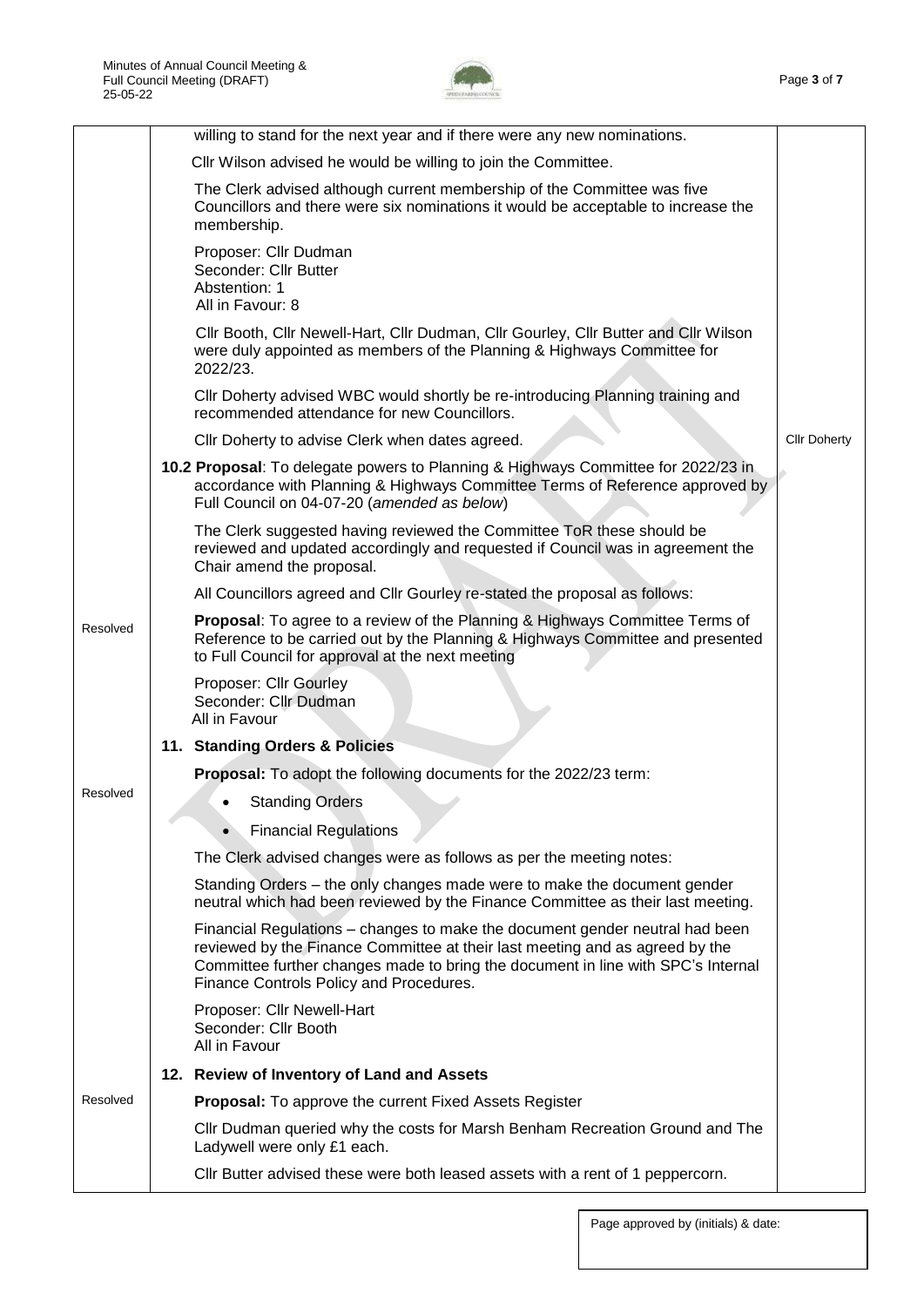

|          | Cllr Dudman added he was keen to have all the Council's assets mapped.                                                                                                                                |                     |
|----------|-------------------------------------------------------------------------------------------------------------------------------------------------------------------------------------------------------|---------------------|
|          | The Clerk advised Parish Online an online mapping tool designed specifically for<br>Council's to manage assets was available free of charge to SPC and she had login<br>details.                      |                     |
|          | Clerk to liaise with Cllr Dudman to progress use of Parish Online.                                                                                                                                    | Clerk/Cllr          |
|          | Cllr Booth asked for clarification regarding ownership of the land on which the War<br>Memorial is situated.                                                                                          | Dudman              |
|          | The Clerk confirmed the land was owned by WBC Highways Authority.                                                                                                                                     |                     |
|          | Proposer: Cllr Dudman<br>Seconder: Cllr Both<br>All in Favour                                                                                                                                         |                     |
|          | 13. Members Register of Interests - to confirm that Members ROI forms are current<br>and to advise Clerk if updates are required                                                                      |                     |
|          | The Clerk confirmed all members ROI forms requiring updates had been<br>completed.                                                                                                                    |                     |
|          | Cllr Gourley to send Clerk updated ROI.                                                                                                                                                               | <b>Cllr Gourley</b> |
|          | 14. Year End Accounts 2021/22                                                                                                                                                                         |                     |
|          | 14.1 To retrospectively note payments for March 2022                                                                                                                                                  |                     |
|          | All Councillors noted payments made.                                                                                                                                                                  |                     |
|          | 14.2 Proposal: To review and agree Year End Accounts 2021/22                                                                                                                                          |                     |
| Resolved | Proposer: Cllr Butter<br>Seconder: Cllr Newell-Hart<br>All in Favour                                                                                                                                  |                     |
|          | 15. Annual Governance and Accountability Return 2021/22                                                                                                                                               |                     |
| Resolved | 15.1 Proposal: To approve Annual Internal Audit Report 2020/21 (detailed auditor's<br>report and page 3)                                                                                              |                     |
|          | All Councillors acknowledged there were no issues or recommendations reported<br>by the Internal Auditor but questioned the lack of detail in the report.                                             |                     |
|          | Clerk to feedback to Internal Auditor.                                                                                                                                                                | Clerk               |
|          | Proposer: Cllr Dudman<br>Seconder: Cllr Newell-Hart<br>Abstention: 1<br>In Favour: 8                                                                                                                  |                     |
| Resolved | 15.2 Proposal: To approve Section 1 - Annual Governance Statement 2021/22 (page<br>4)                                                                                                                 |                     |
|          | Proposer: Cllr Gourley<br>Seconder: Cllr Amirtharaj<br>All in Favour                                                                                                                                  |                     |
|          | 15.3 Proposal: To approve Section 2 – Accounting Statements 2020/21 (page 5)                                                                                                                          |                     |
| Resolved | Proposer: Cllr Amirtharaj<br>Seconder: Cllr Newell-Hart<br>All in Favour                                                                                                                              |                     |
| Resolved | 15.4 Proposal: To approve Annual Governance and Accountability Return 2021/22 be<br>submitted to External Auditor and published in accordance with statutory deadline<br>of 1 <sup>st</sup> July 2022 |                     |
|          | Proposer: Cllr Dudman<br>Seconder: Cllr Newell-Hart                                                                                                                                                   |                     |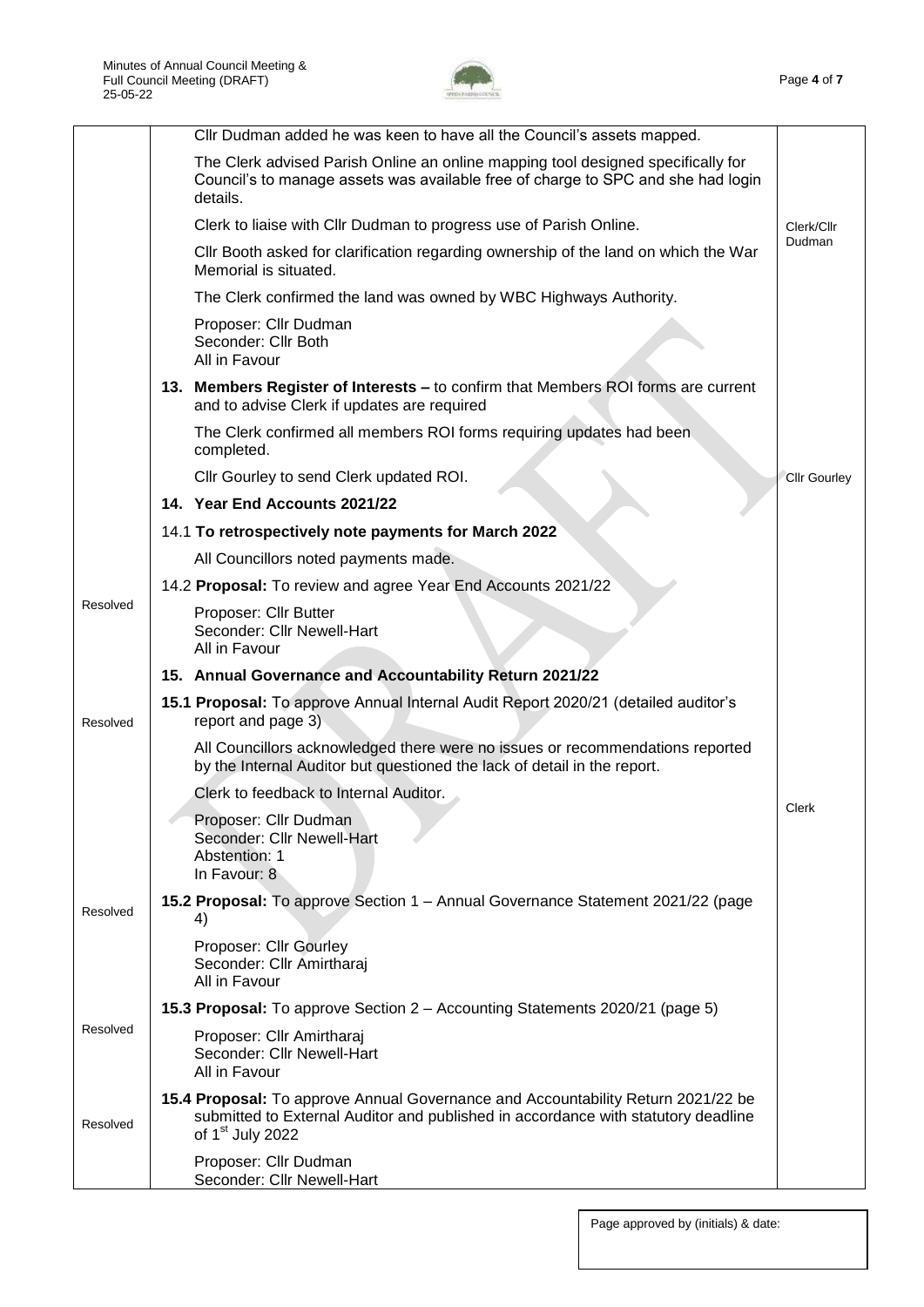

|          | All in Favour                                                                                                                                                                                                                                                                                        |       |
|----------|------------------------------------------------------------------------------------------------------------------------------------------------------------------------------------------------------------------------------------------------------------------------------------------------------|-------|
|          | 16. Ordinary Meeting Dates 2021/22 and Annual Meeting 2022/23                                                                                                                                                                                                                                        |       |
|          | To agree Ordinary Council meeting dates for 2022/23                                                                                                                                                                                                                                                  |       |
|          | All Councillors agreed to the proposed dates.                                                                                                                                                                                                                                                        |       |
|          | It was further agreed the Focussed Discussions would take place in the intervening<br>months.                                                                                                                                                                                                        |       |
|          | Clerk to add Focussed Discussion dates to schedule of meetings and send to all<br>Councillors.                                                                                                                                                                                                       | Clerk |
|          | To set the date of the Annual Council Meeting for 2023/24.                                                                                                                                                                                                                                           |       |
|          | All Councillors agreed the Annual Council Meeting be scheduled as 24 <sup>th</sup> May 2023.                                                                                                                                                                                                         |       |
|          | <b>FULL COUNCIL MEETING</b>                                                                                                                                                                                                                                                                          |       |
|          | 17. Financial Report Clerk as RFO                                                                                                                                                                                                                                                                    |       |
|          | 17.1 Balance in bank as at 30-04-21 reported as £73,553.09                                                                                                                                                                                                                                           |       |
|          | 17.2 To retrospectively note payments for April 2022                                                                                                                                                                                                                                                 |       |
|          | All Councillors noted payments made.                                                                                                                                                                                                                                                                 |       |
|          | 17.3 Proposal: To accept Finance Reports to 30-04-22                                                                                                                                                                                                                                                 |       |
| Resolved | Proposer: Cllr Newell-Hart<br>Seconder: Cllr Butter<br>All in Favour                                                                                                                                                                                                                                 |       |
|          | 18. Planning & Highways                                                                                                                                                                                                                                                                              |       |
|          | 18.1 Grove Road SID Deployment - update from Cllr Booth                                                                                                                                                                                                                                              |       |
|          | Cllr Booth advised he had been unable to progress with the SID deployment since<br>the last meeting.                                                                                                                                                                                                 |       |
|          | CIIr Doherty advised complaints continued to be submitted not only about Grove<br>Road speeding but also Brummell Road which she raised with Cheryl Evans of the<br>Traffic & Road Safety Team and TVP and asked the Council to consider SID<br>deployment on Brummell Road as well.                 |       |
|          | 18.2 Community Speed Watch - update from Cllr Dudman                                                                                                                                                                                                                                                 |       |
|          | Cllr Dudman advised there were four volunteers (two of whom were parishioners)<br>who had completed the training focussing initially on Grove Road. Cllr Dudman<br>added a number of other parishioners had indicated their willingness to join the<br>group but still had to complete the training. |       |
|          | Cllr Dudman further advised TVP had allocated equipment to the group and was<br>awaiting a delivery date.                                                                                                                                                                                            |       |
|          | Cllr Dudman gave a brief overview of the CSW scheme.                                                                                                                                                                                                                                                 |       |
|          | 18.3 Station Road Parking - update from Clerk                                                                                                                                                                                                                                                        |       |
|          | The Clerk advised the Member's Bid application for the access protection markings<br>across the entrance to the allotments in Station Road had been submitted and<br>thanked Cllr Doherty for her help.                                                                                              |       |
|          | The Clerk added the trustee of the Allotments Association who had raised this issue<br>had been informed and sent his thanks to the Council for their support.                                                                                                                                       |       |
|          | 19. District Ward Report (previously circulated)                                                                                                                                                                                                                                                     |       |
|          | Cllr Doherty confirmed the DfT had awarded WBC a £280,000 Active Travel                                                                                                                                                                                                                              |       |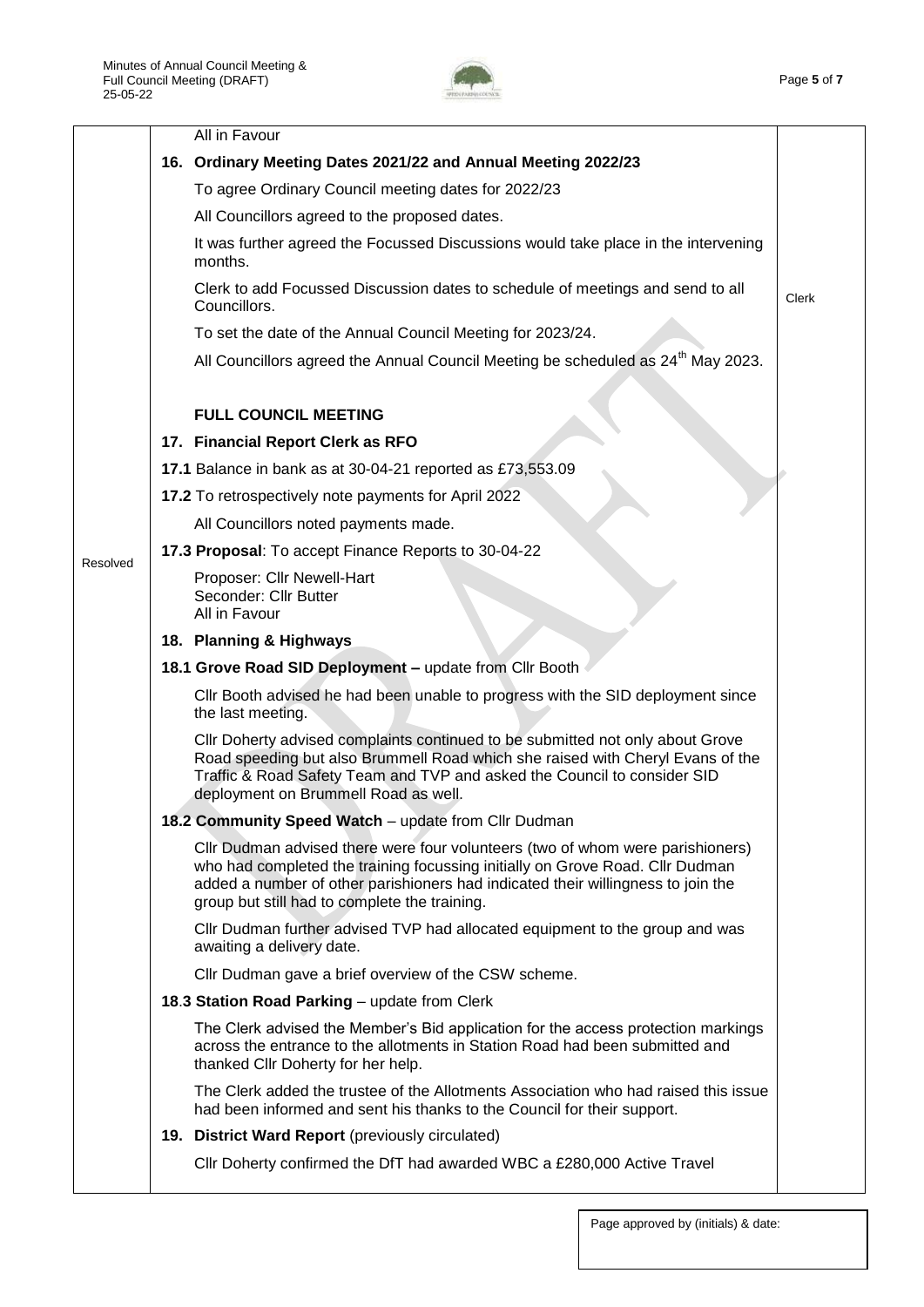

| funding grant for walking and cycling improvements along the B4000 in Stockcross.                                                                                                                                                                                                                                                                                     |                               |
|-----------------------------------------------------------------------------------------------------------------------------------------------------------------------------------------------------------------------------------------------------------------------------------------------------------------------------------------------------------------------|-------------------------------|
| CIIr Doherty added the new regulations from the DfT regarding this project were<br>very process driven with milestones needing to be met at various points during the<br>process and will liaise with Cllr Phillips as the key SPC contact.                                                                                                                           |                               |
| CIIr Booth queried why a cycleway was included as this had not been in the original<br>proposal submitted by SPC.                                                                                                                                                                                                                                                     |                               |
| CIIr Doherty advised until the project started the full scope of the work would not be<br>known and issues might arise resulting in changes regarding the width required to<br>accommodate cyclists but the priority now was to get the project started.                                                                                                              |                               |
| Cllr Doherty confirmed WBC had a statutory responsibility for supporting Ukrainian<br>nationals wishing to re-settle in West Berkshire and the level of support from West<br>Berkshire residents had been significant.                                                                                                                                                |                               |
| CIIr Doherty advised due to nutrient neutrality and the new developments in the<br>area this could have an impact on Speen and Shaw due to the Lambourn Valley.                                                                                                                                                                                                       |                               |
| Cllr Amirtharaj asked about delays to the A4 works.                                                                                                                                                                                                                                                                                                                   |                               |
| CIIr Doherty advised these had been due to unforeseen issues arising involving<br>additional tree works and utilities.                                                                                                                                                                                                                                                |                               |
| Cllr Dudman asked if there was any further update regarding the boundary wall.                                                                                                                                                                                                                                                                                        |                               |
| CIIr Doherty advised this was private land and apparently there was a type of plinth<br>that could be used to support the wall but the cost of this work would need to be<br>met by the owner.                                                                                                                                                                        |                               |
| 20. Development                                                                                                                                                                                                                                                                                                                                                       |                               |
| 20.1 Parish Improvement Plan - update from WP                                                                                                                                                                                                                                                                                                                         |                               |
| Cllr Gourley advised the WP had not met for some time but Cllr Clifford had been<br>working on obtaining quotes for the defibrillator project.                                                                                                                                                                                                                        |                               |
| The Clerk advised Cllr Clifford was still awaiting the quote from the Community<br>Heartbeat Trust and was unable to progress until that was received.                                                                                                                                                                                                                |                               |
| The Clerk added Cllr Doherty had kindly offered to submit a speculative Member's<br>Bid on behalf of SPC for consideration by the panel in July.                                                                                                                                                                                                                      |                               |
| 20.2 War Memorial Project – to agree to submit request to WBC for 6 month extension<br>for Member's Bid awarded July 2021                                                                                                                                                                                                                                             |                               |
| Cllr Booth advised the Specification of Works was still under review with WBC<br>Highways department as they felt significantly more extensive works were required<br>to meet highways standards. Cllr Booth added he did not consider these additional<br>works to be the responsibility of SPC.                                                                     |                               |
| CIIr Doherty advised she would discuss the matter with Highways and advise the<br>Clerk.                                                                                                                                                                                                                                                                              | <b>Cllr Doherty</b><br>/Clerk |
| All Councillors agreed depending on the response from Highways that either a<br>request for extension be submitted or the project be shelved.                                                                                                                                                                                                                         |                               |
| 21. West Berkshire Libraries                                                                                                                                                                                                                                                                                                                                          |                               |
| Proposal: The Finance Committee suggests Full Council considers making a<br>contribution of up to £1293 to WBC Libraries funded from unallocated reserves and<br>ring fenced for Speen parish mobile library service as a COVID recovery gesture<br>but noting that further discussion will be required if SPC wish to continue to fund<br>that service in the future |                               |
| All Councillors agreed to make a one off contribution this year and the proposal<br>duly amended as follows:                                                                                                                                                                                                                                                          |                               |
|                                                                                                                                                                                                                                                                                                                                                                       |                               |